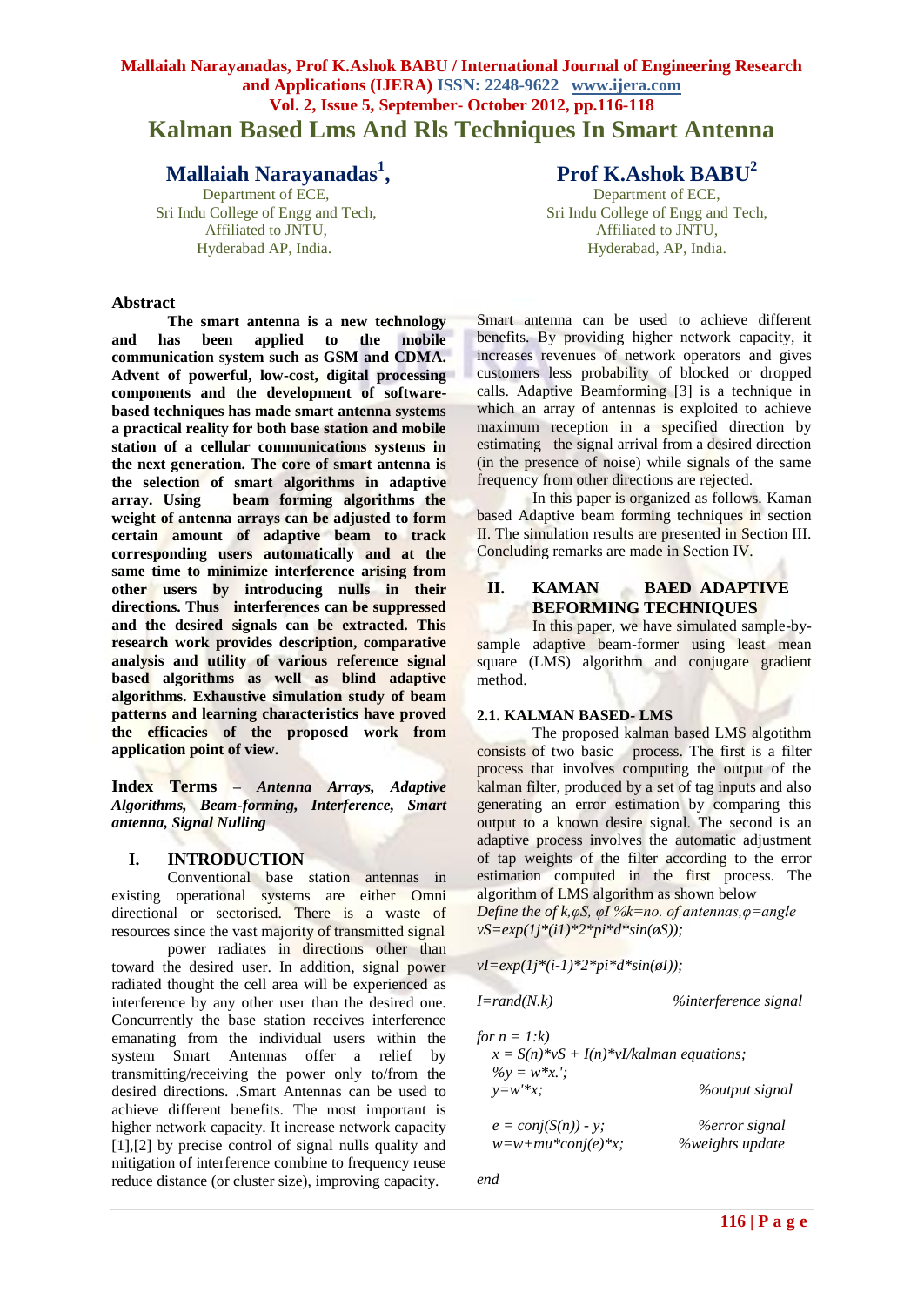#### **Mallaiah Narayanadas, Prof K.Ashok BABU / International Journal of Engineering Research and Applications (IJERA) ISSN: 2248-9622 www.ijera.com Vol. 2, Issue 5, September- October 2012, pp.116-118**

*End*

*Array factor=w\* e-j(k) πsinφ*

The equation for kalman filter is given by

### **p(n+1)+qv/σ(n+1**

This algorithm uses a steepest decent method [4] and computes the weight vector recursively using the equation.

$$
W(n+1) = W(n) + \mu X(n)[d^{(n)}(n) - X^H(n)W(n)]
$$

#### **2.2. KALMAN BASED RLS**

The Kalman filter can provide unbiased estimate for system behavior under the measurement noise interference. It is the \*', ZAbest estimate algorithm based on linearity minimum variance criterion. This algorithm does not require prior knowledge of the noise statistics and ensures very high rate of convergence.

The main drawback of standard kalman algorithm is its very high computational complexity. The kalman based normalized RLS algorithm overcomes the drawbacks of both the normalized RLS and the standard kalman algorithm. The kalman based RLS algorithm is less sensitive to the measurement noise. It also ensures fast convergence, high accuracy in the weight estimate, low mis adjustment, stability and decreased computational complexity. The weight update equation of the kalman based RLS is

**W** (n+1)=W(n)+k(n+1)  $\zeta$  (n+1)/[p(n+1)+qv/ $\sigma$ (n+1)] Where the error vector is given by

$$
e(n) = d(n) - x^T(n)w(n)
$$

$$
\sigma_{w}(n+1) = \sigma_{w}(n)(1 - \frac{\frac{P(n)}{(N-1)}}{P(n) + \frac{qv}{\sigma_{w}(n)}})
$$

$$
P(n) = x^T(n)x(n)
$$

 $\zeta(n+1)=d(n+1)-W(n)X(n+1)$ 

The main disadvantage of kalman based RLS is its high sensitivity to measurement noise. The kalman based RLS algorithm lead to amplification of the measurement noise in low order filters especially when the reference signal power is low.

#### **III. EXPERIMENTAL RESULTS**

We have used MATLAB to perform simulations of the adaptive algorithms discussed in section II. In the simulation, the smart antenna of 8 elements in kalman based LMS and 4-elements in kalman based RLS has been taken. The signal arrives at 50 $^{\circ}$ . Two interfering signals are at −30 $^{\circ}$  and 0 $^{\circ}$ . The smart antenna algorithms compute the antenna weights for all eight antenna elements so that the signal-to-noise-and-interference ratio (SINR) becomes optimum.



Fig.1..Normalize array factor of kalman based RLS algorithm for N=8



Fig.2 shows the error response for kalman based RLS algorithm for n=8 the graph drawn between samples along x-axis and mse along y-axis



Fig.3.Normalize array factor of kalman based LMS algorithm for N=5